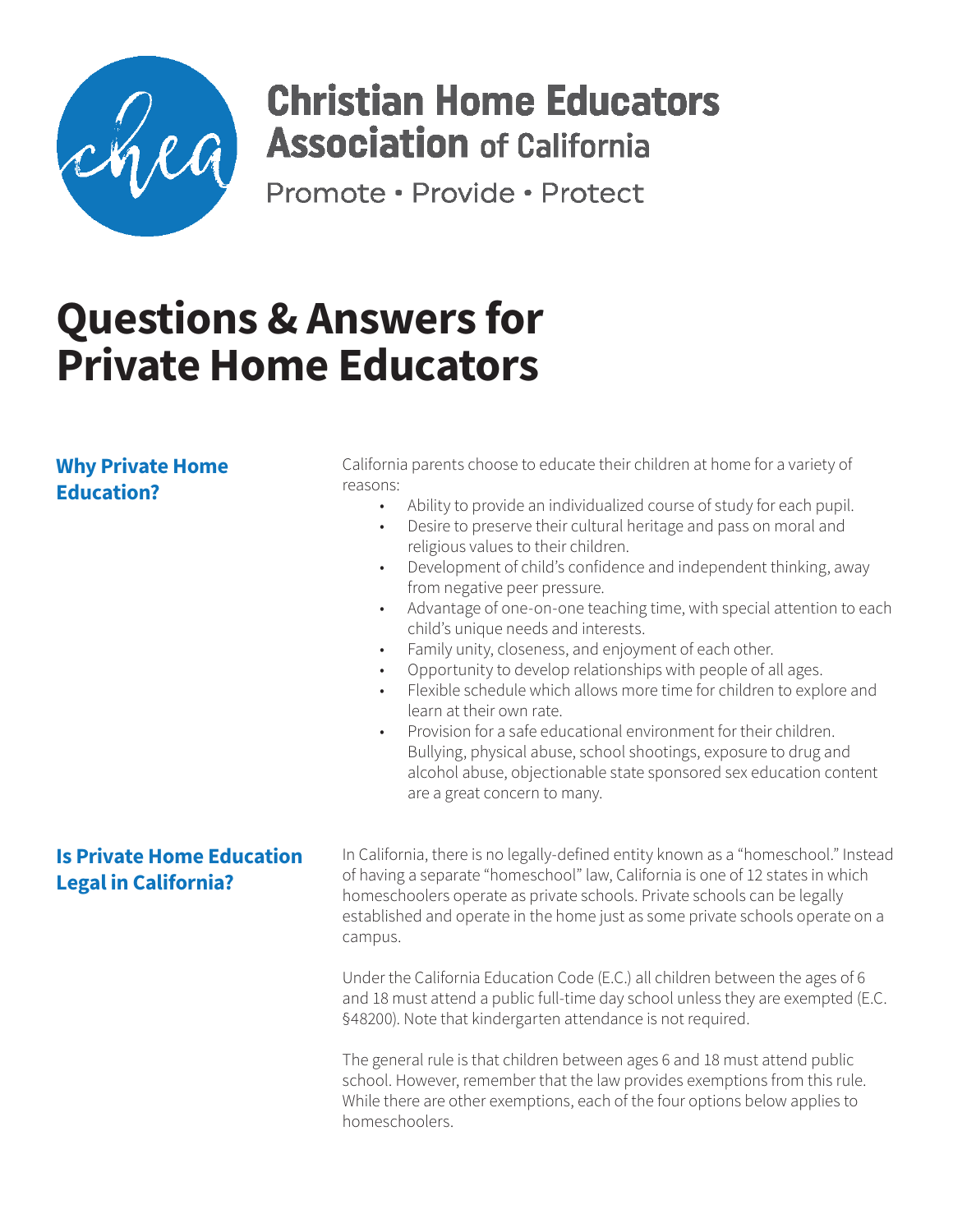## **Is Private Home Education Legal in California?** *(cont)*

**How Many Families Are Homeschooling in California?**

**Do Homeschoolers Outperform Public School Students on Standardized Tests?**

**Option 1**: Start your own private school. Home educators may establish private schools in their own homes. The law requires private schools to file a Private School Affidavit with the Superintendent of Public Instruction.

**Option 2**: Enroll in a Private School Satellite Program (PSPs) offered by an existing private school. The private school offering a Private School Satellite Program must meet the same legal exemption and requirements as Option 1. Such Private School Satellite Programs may be composed entirely of home educators or be an extension program of a campus-based private school.

There is no more or no less legal protection or covering in our current Education Codes for either option 1 or 2. Families enrolled in out-of-state schools or programs are still required by state law to be enrolled in a California private school (home-based or PSP) with a California address for its location.

**Option 3**: Arrange for private tutoring done by a California credentialed teacher. The credential must be for the appropriate grade level and teaching must be in the courses of study required in the public schools. Tutoring must be done for at least three hours a day for at least 175 days per year. Private school enrollment isn't required for the use of a tutor. (E.C. § 48224)

**Option 4**: Enroll in a charter school or independent study through the public school. The student must be enrolled in the public school and work under a written agreement that specifies minimum requirements. Families who choose this option are totally under the authority of the public school, since their children are enrolled in the public school.

The National Home Education Research Institute (NHERI) estimates there were 616,000 to 753,000 homeschool students in grades grades K-12 in California during the spring of 2021 (U.S. Census Bureau, 2022; Ray, 2021b).

Studies performed by Brian D. Ray, Ph.D. of the National Home Education Research Institute (NHERI.org) show the following:

- The home-educated typically score 15 to 30 percentile points above public-school students on standardized academic achievement tests.
- Homeschool students score above average on achievement tests regardless of their parents' level of formal education or their family's household income.
- Whether homeschool parents were ever certified teachers is not related to their children's academic achievement.
- Degree of state control and regulation of homeschooling is not related to academic achievement.
- Home-educated students typically score above average on the SAT and ACT tests that colleges consider for admissions.
- Homeschool students are increasingly being actively recruited by colleges.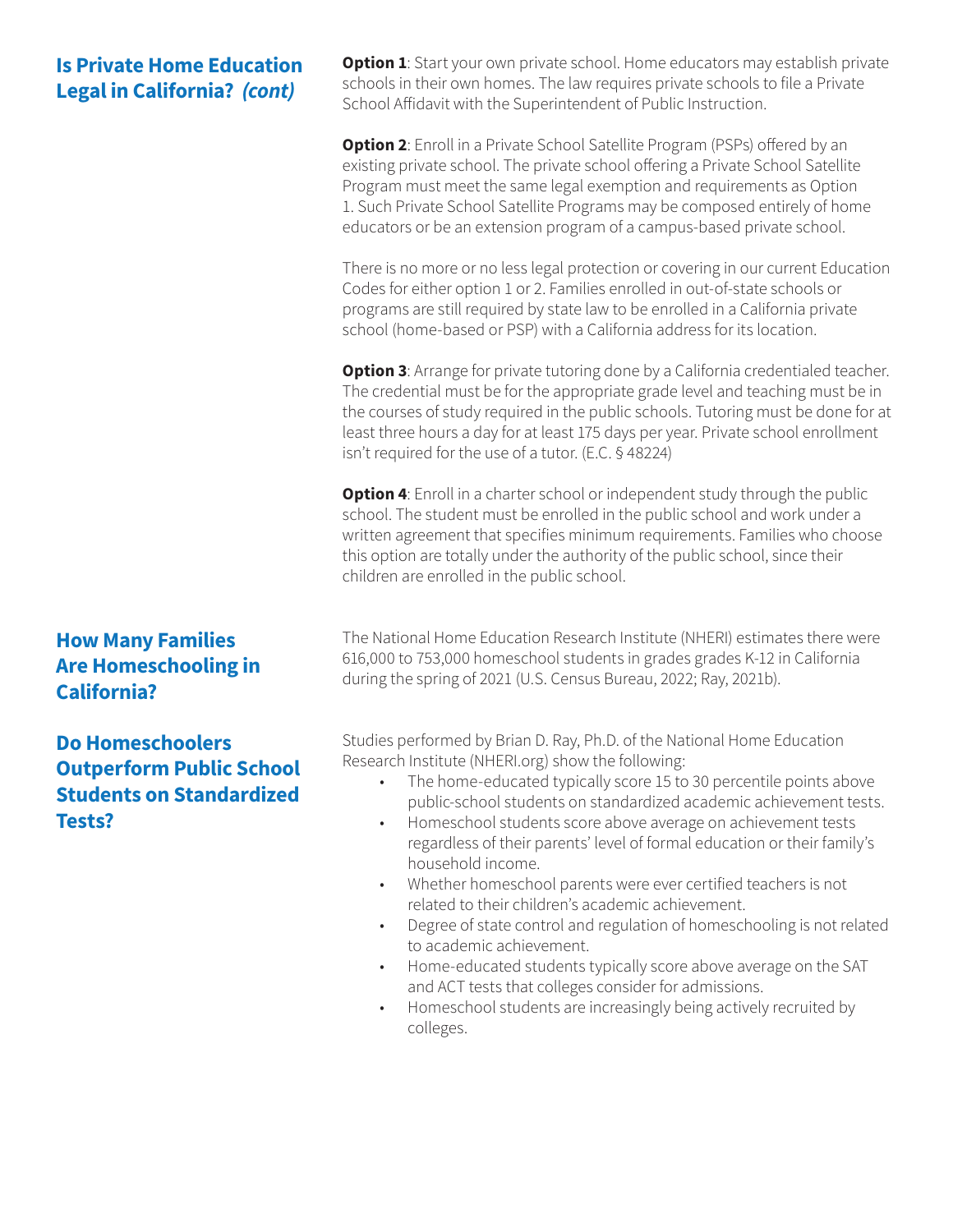## **What Can I Do to Help Me Make This Decision?**

#### **CONSIDER THE LAW**

While the Bible is our authority concerning the responsibility of our children, we must be aware of the law, and in subjection to the authority of the law to the best of our ability where it does not conflict with God's laws. Education for Christian children is a First Amendment, freedom of religion issue. However, the U.S. Constitution left education within the realm of the states for specific statutes. Therefore, not only do we need to know what our federal Constitution says, we also need to be aware of the requirements in the Education Code and other state laws.

#### **CONSIDER YOUR CHILDREN**

If your children are preschool age, you are no doubt concerned about where and how they will develop to their greatest potential. You need to decide whether that development has the greater chance of happening in your home or in a school. If your children are already in school, you may be dissatisfied in some way and are looking for an alternative. Your question now is, "What can I do to change this unsatisfactory situation?" Carefully think through all your choices, pro and con, until one choice stands out as the best answer. If the best answer appears to be to bring your children home and educate them yourself, then you need to go on to the next consideration.

#### **CONSIDER YOUR FAMILY**

How you view the goals, purposes, and role of the family and your lifestyle are crucial to the ultimate success of your home education experience. What do you want your lifestyle to exhibit? Is the purpose of the family to love, nurture, and protect its members? To foster respect for all, even the children? Is your home a place of serenity and beauty? Beauty that doesn't come from a high standard of living, but from a love for God's word and a desire to make others feel special? Does each family member feel free to be himself? Is the goal of the family to give every material advantage or every spiritual advantage? Are you willing to learn better organization, discipline, and consistency? Does your lifestyle exhibit a vision for the role of motherhood and fatherhood?

#### **CONSIDER YOUR LIFESTYLE**

Bringing your children home or keeping them home from the beginning, will at the very least, set you firmly apart from the average, mainstream family. In addition, it may mean a drastic change in your lifestyle. It may also set you up as the object of criticism and ridicule. It may even cause you for the first time in your life to have to defend your actions. Consequently, you must be absolutely sure that educating your children at home is the strongest of convictions.

Adapted from *The California Homeschool Manual* by Karen Woodfin Middleton and Susan Beatty. Published by Christian Home Educators Press.

**HOME EDUCATION IS NOT NEW!** Home education has existed, of course, since before today's modern educational institutions. Through-out history, some families have chosen to educate their children at home even when other schools were available to them. Among the well-known figures who have been educated at home are:

**Pearl S. Buck**, Author **Agatha Christie**, Author **Charles Dickens**, Author **George Patton**, General **Alexander Graham Bell**, Inventor **Andrew Carnegie**, Industrialist **Andrew and Jamie Wyeth**, Painters **Frank Vandiver**, President, Texas A&M **Albert Schweitzer**, Physician **George Washington Carver**, Scientist **Benjamin Franklin**, Statesman & Inventor **Abraham Lincoln**, US President **Franklin Delano Roosevelt**, US President **George Washington**, US President